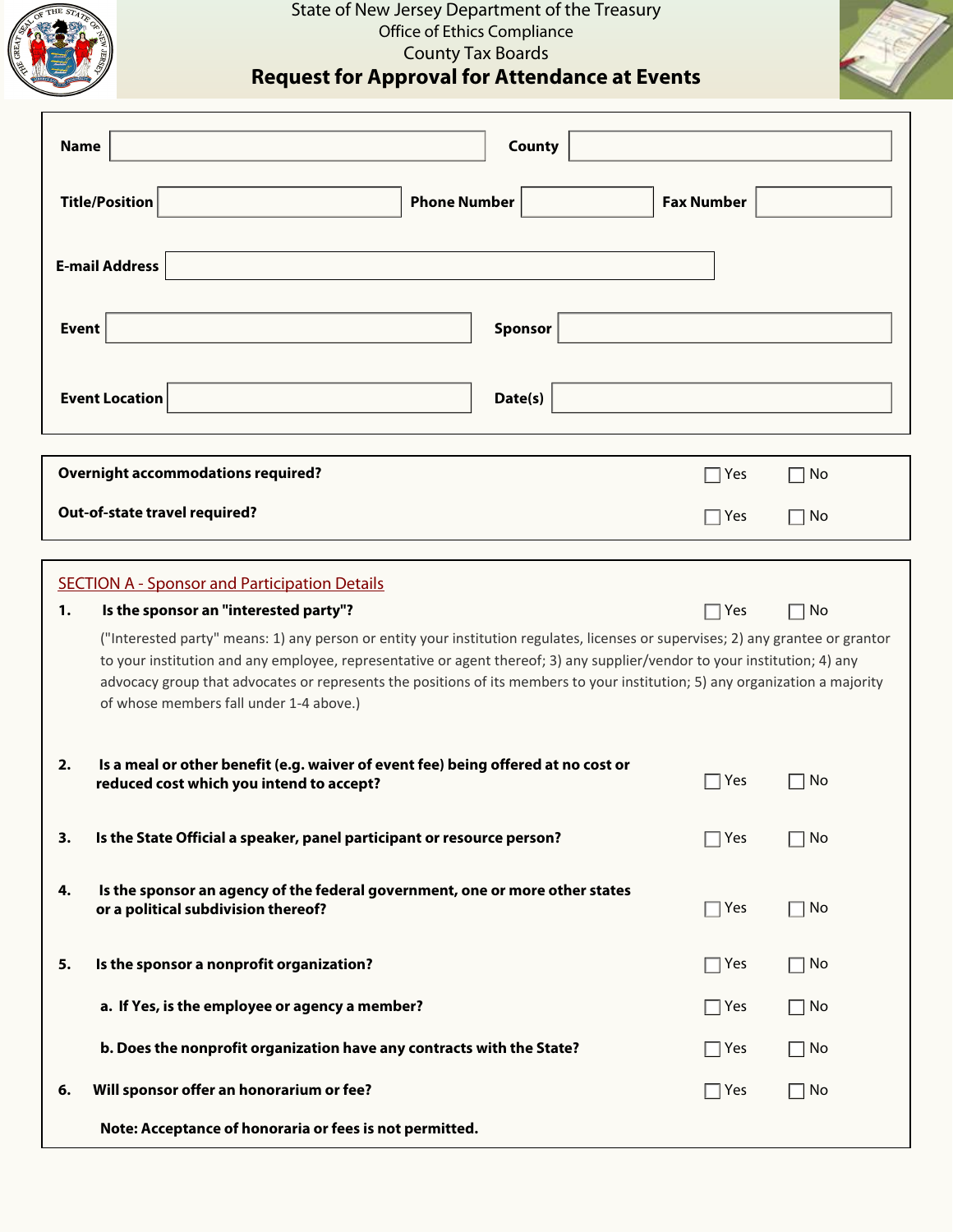| <b>Transportation:</b>       | <b>Meals:</b>                                        | <b>Accommodations:</b>                                                                                                                                                                                      | <b>Registration:</b> |
|------------------------------|------------------------------------------------------|-------------------------------------------------------------------------------------------------------------------------------------------------------------------------------------------------------------|----------------------|
| <b>Check all that apply:</b> |                                                      | <b>Amount</b>                                                                                                                                                                                               |                      |
|                              | A. Agency (county) to pay?                           | Yes,                                                                                                                                                                                                        | No                   |
|                              | B. Sponsor to pay? (If yes, see "*" below)           | $\Box$ Yes,                                                                                                                                                                                                 | No                   |
|                              | <b>C. Employee/Board Member to pay?</b>              | $\Box$ Yes,                                                                                                                                                                                                 | No                   |
|                              | D. Other person or entity to pay?                    | $\Box$ Yes,                                                                                                                                                                                                 | No                   |
|                              |                                                      |                                                                                                                                                                                                             |                      |
| If yes, provide name:        | provided. In this case, please answer the following: | *If the sponsor is an interested party and the "speaker exception" does not apply, the County or the<br>employee/board member may be required to reimburse the sponsor for the cost (value) of the services |                      |
|                              |                                                      | Is an invoice required from the sponsor for the County to reimburse the sponsor<br>for the cost (value) of the services provided to the employee/board member?                                              | No<br>Yes            |
|                              |                                                      | If yes, identify services and provide estimated costs and sponsor contact information:                                                                                                                      |                      |
|                              |                                                      |                                                                                                                                                                                                             |                      |